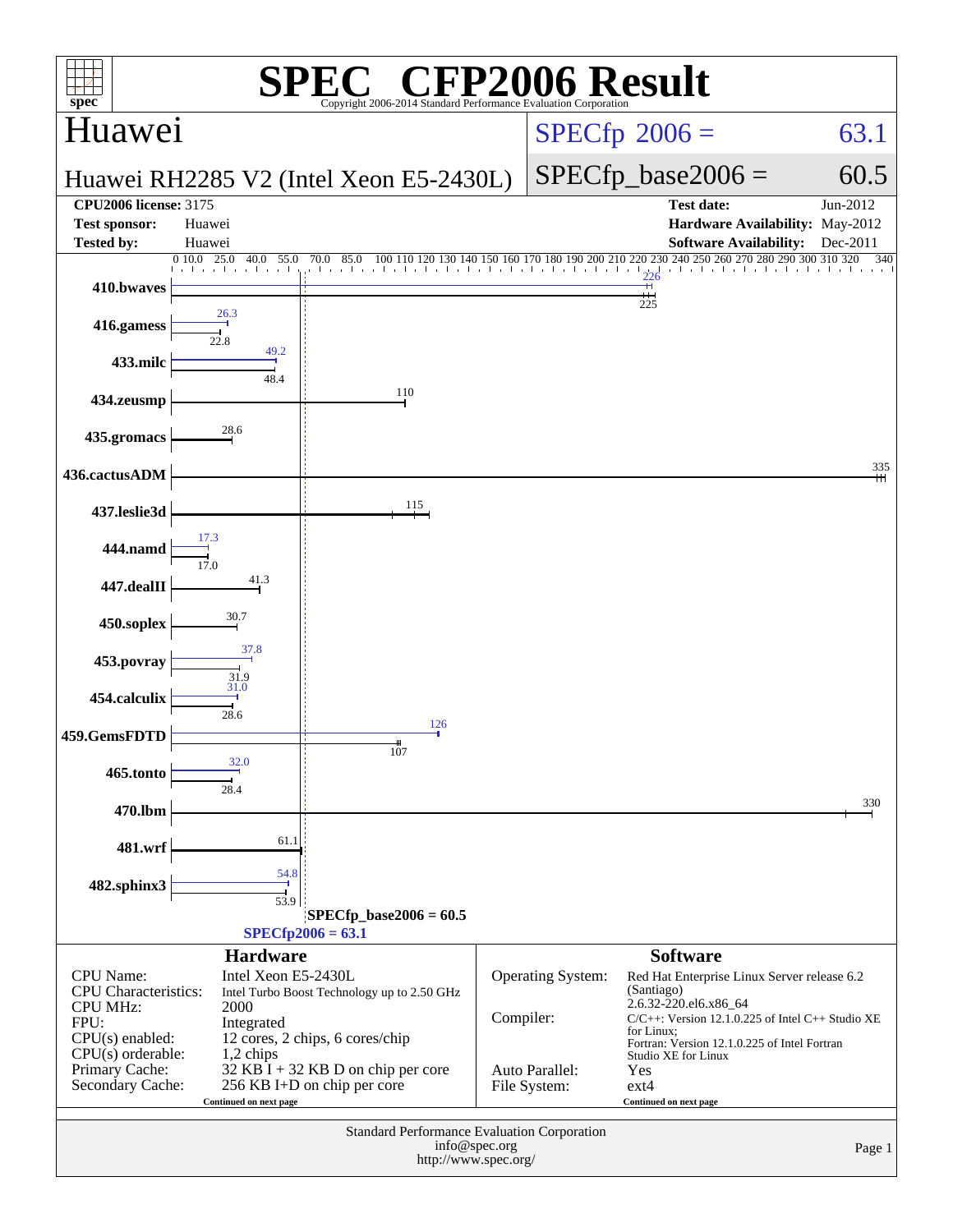

#### Huawei

### $SPECTp2006 = 63.1$

Huawei RH2285 V2 (Intel Xeon E5-2430L)

#### $SPECfp\_base2006 = 60.5$

#### **[CPU2006 license:](http://www.spec.org/auto/cpu2006/Docs/result-fields.html#CPU2006license)** 3175 **[Test date:](http://www.spec.org/auto/cpu2006/Docs/result-fields.html#Testdate)** Jun-2012 **[Test sponsor:](http://www.spec.org/auto/cpu2006/Docs/result-fields.html#Testsponsor)** Huawei **[Hardware Availability:](http://www.spec.org/auto/cpu2006/Docs/result-fields.html#HardwareAvailability)** May-2012 **[Tested by:](http://www.spec.org/auto/cpu2006/Docs/result-fields.html#Testedby)** Huawei **[Software Availability:](http://www.spec.org/auto/cpu2006/Docs/result-fields.html#SoftwareAvailability)** Dec-2011 [L3 Cache:](http://www.spec.org/auto/cpu2006/Docs/result-fields.html#L3Cache) 15 MB I+D on chip per chip<br>Other Cache: None [Other Cache:](http://www.spec.org/auto/cpu2006/Docs/result-fields.html#OtherCache) [Memory:](http://www.spec.org/auto/cpu2006/Docs/result-fields.html#Memory) 96 GB (12 x 8 GB 2Rx4 PC3-12800R-11, ECC, running at 1333 MHz) [Disk Subsystem:](http://www.spec.org/auto/cpu2006/Docs/result-fields.html#DiskSubsystem) 1 x 300 GB SAS, 10K RPM<br>Other Hardware: None [Other Hardware:](http://www.spec.org/auto/cpu2006/Docs/result-fields.html#OtherHardware) [System State:](http://www.spec.org/auto/cpu2006/Docs/result-fields.html#SystemState) Run level 3 (multi-user)<br>Base Pointers: 64-bit [Base Pointers:](http://www.spec.org/auto/cpu2006/Docs/result-fields.html#BasePointers) 64-bit<br>Peak Pointers: 32/64-bit [Peak Pointers:](http://www.spec.org/auto/cpu2006/Docs/result-fields.html#PeakPointers) [Other Software:](http://www.spec.org/auto/cpu2006/Docs/result-fields.html#OtherSoftware) None

#### **[Results Table](http://www.spec.org/auto/cpu2006/Docs/result-fields.html#ResultsTable)**

|                      | <b>Base</b>    |              |                |          |                | <b>Peak</b>  |                      |                 |                |              |                |              |
|----------------------|----------------|--------------|----------------|----------|----------------|--------------|----------------------|-----------------|----------------|--------------|----------------|--------------|
| <b>Benchmark</b>     | <b>Seconds</b> | <b>Ratio</b> | <b>Seconds</b> | Ratio    | <b>Seconds</b> | <b>Ratio</b> | <b>Seconds</b>       | <b>Ratio</b>    | <b>Seconds</b> | <b>Ratio</b> | <b>Seconds</b> | <b>Ratio</b> |
| 410.bwayes           | 61.0           | 223          | 60.4           | 225      | 59.6           | 228          | 60.0                 | 226             | 60.0           | 226          | 60.6           | 224          |
| 416.gamess           | 861            | 22.8         | 857            | 22.8     | 857            | 22.8         | 747                  | 26.2            | 744            | 26.3         | 746            | 26.3         |
| $ 433 \text{.}$ milc | 190            | 48.4         | 190            | 48.4     | 189            | 48.5         | 187                  | 49.0            | <u>187</u>     | <u>49.2</u>  | 187            | 49.2         |
| $ 434$ . zeusmp      | 82.6           | 110          | 82.8           | 110      | 82.6           | 110          | 82.6                 | <b>110</b>      | 82.8           | 110          | 82.6           | 110          |
| 435.gromacs          | 250            | 28.6         | 250            | 28.6     | 251            | 28.5         | 250                  | 28.6            | 250            | 28.6         | 251            | 28.5         |
| 436.cactusADM        | 35.5           | 336          | 35.9           | 333      | 35.7           | 335          | 35.5                 | 336             | 35.9           | 333          | 35.7           | 335          |
| 437.leslie3d         | 82.0           | 115          | 77.4           | 121      | 90.4           | 104          | 82.0                 | <b>115</b>      | 77.4           | 121          | 90.4           | 104          |
| 444.namd             | 471            | 17.0         | 471            | 17.0     | 471            | 17.0         | 463                  | 17.3            | 463            | 17.3         | 463            | 17.3         |
| $447$ .dealII        | 277            | 41.3         | 277            | 41.3     | 276            | 41.5         | 277                  | 41.3            | 277            | 41.3         | 276            | 41.5         |
| $ 450$ .soplex       | 272            | 30.6         | 271            | 30.7     | 272            | 30.7         | 272                  | 30.6            | 271            | 30.7         | 272            | 30.7         |
| $453$ .povray        | 166            | 32.1         | 167            | 31.9     | 167            | 31.9         | 141                  | 37.8            | 141            | 37.8         | 140            | 37.9         |
| 454.calculix         | 289            | 28.5         | 287            | 28.7     | 288            | 28.6         | 266                  | 31.0            | 266            | 31.0         | 268            | 30.8         |
| 459.GemsFDTD         | 98.3           | 108          | 99.7           | 106      | 99.1           | 107          | 84.8                 | 125             | 84.2           | 126          | 84.4           | 126          |
| $465$ .tonto         | 346            | 28.5         | 347            | 28.4     | 349            | 28.2         | 308                  | <b>32.0</b>     | 309            | 31.8         | 308            | 32.0         |
| 470.lbm              | 43.2           | 318          | 41.6           | 330      | 41.6           | 330          | 43.2                 | 318             | 41.6           | 330          | 41.6           | 330          |
| 481.wrf              | 183            | 61.2         | 183            | 61.0     | 183            | 61.1         | 183                  | 61.2            | 183            | 61.0         | <b>183</b>     | 61.1         |
| 482.sphinx3          | 360            | 54.2         | 363            | 53.7     | 362            | 53.9         | 356                  | 54.8            | 357            | 54.6         | 354            | 55.1         |
| D.                   |                |              | $\sim$ $\sim$  | $\cdots$ |                | $T = 11$     | 1.11<br>$\mathbf{1}$ | $\cdot$ $\cdot$ | $\cdot$        |              |                |              |

Results appear in the [order in which they were run.](http://www.spec.org/auto/cpu2006/Docs/result-fields.html#RunOrder) Bold underlined text [indicates a median measurement.](http://www.spec.org/auto/cpu2006/Docs/result-fields.html#Median)

#### **[Operating System Notes](http://www.spec.org/auto/cpu2006/Docs/result-fields.html#OperatingSystemNotes)**

 Stack size set to unlimited using "ulimit -s unlimited" Transparent Huge Pages enabled with: echo always > /sys/kernel/mm/redhat\_transparent\_hugepage/enabled Select only test related files when installing the operating system

#### **[Platform Notes](http://www.spec.org/auto/cpu2006/Docs/result-fields.html#PlatformNotes)**

 BIOS configuration: Intel Hyper-Threading set to Disabled Set Power Efficiency Mode to Performance Sysinfo program /spec/config/sysinfo.rev6800 \$Rev: 6800 \$ \$Date:: 2011-10-11 #\$ 6f2ebdff5032aaa42e583f96b07f99d3 running on DH310-2 Tue Jun 19 00:53:12 2012

Continued on next page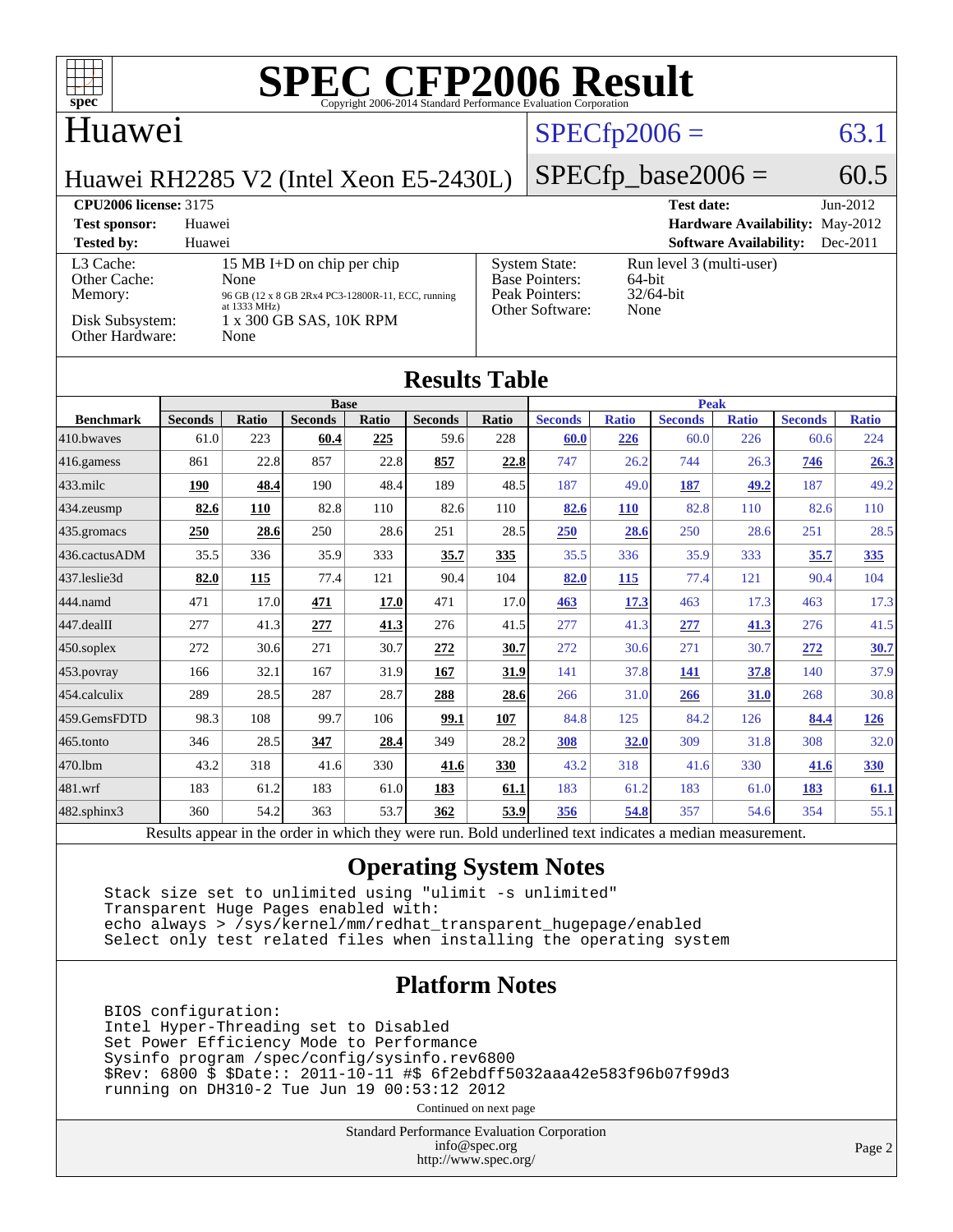#### Huawei

 $SPECTp2006 = 63.1$ 

Huawei RH2285 V2 (Intel Xeon E5-2430L)

using RHEL 6.1

**[Tested by:](http://www.spec.org/auto/cpu2006/Docs/result-fields.html#Testedby)** Huawei **[Software Availability:](http://www.spec.org/auto/cpu2006/Docs/result-fields.html#SoftwareAvailability)** Dec-2011

**[CPU2006 license:](http://www.spec.org/auto/cpu2006/Docs/result-fields.html#CPU2006license)** 3175 **[Test date:](http://www.spec.org/auto/cpu2006/Docs/result-fields.html#Testdate)** Jun-2012 **[Test sponsor:](http://www.spec.org/auto/cpu2006/Docs/result-fields.html#Testsponsor)** Huawei **[Hardware Availability:](http://www.spec.org/auto/cpu2006/Docs/result-fields.html#HardwareAvailability)** May-2012

 $SPECTp\_base2006 = 60.5$ 

#### **[Platform Notes \(Continued\)](http://www.spec.org/auto/cpu2006/Docs/result-fields.html#PlatformNotes)**

 This section contains SUT (System Under Test) info as seen by some common utilities. To remove or add to this section, see: <http://www.spec.org/cpu2006/Docs/config.html#sysinfo> From /proc/cpuinfo model name : Intel $(R)$  Xeon $(R)$  CPU E5-2430L 0 @ 2.00GHz 2 "physical id"s (chips) 12 "processors" cores, siblings (Caution: counting these is hw and system dependent. The following excerpts from /proc/cpuinfo might not be reliable. Use with caution.) cpu cores : 6 siblings : 6 physical 0: cores 0 1 2 3 4 5 physical 1: cores 0 1 2 3 4 5 cache size : 15360 KB From /proc/meminfo<br>MemTotal: 99030424 kB HugePages\_Total: 0<br>Hugepagesize: 2048 kB Hugepagesize: From /etc/\*release\* /etc/\*version\* redhat-release: Red Hat Enterprise Linux Server release 6.2 (Santiago) system-release: Red Hat Enterprise Linux Server release 6.2 (Santiago) system-release-cpe: cpe:/o:redhat:enterprise\_linux:6server:ga:server uname -a: Linux DH310-2 2.6.32-220.el6.x86\_64 #1 SMP Wed Nov 9 08:03:13 EST 2011 x86\_64 x86\_64 x86\_64 GNU/Linux run-level 3 Jun 18 16:56 SPEC is set to: /spec Filesystem Type Size Used Avail Use% Mounted on<br>/dev/sdal ext4 289G 66G 209G 24% / /dev/sda1 ext4 289G 66G 209G 24% / Additional information from dmidecode: (End of data from sysinfo program) **[General Notes](http://www.spec.org/auto/cpu2006/Docs/result-fields.html#GeneralNotes)** Environment variables set by runspec before the start of the run: KMP AFFINITY = "granularity=fine, compact,  $0,1$ " LD\_LIBRARY\_PATH = "/spec/libs/32:/spec/libs/64" OMP\_NUM\_THREADS = "12" Binaries compiled on a system with 2 x Xeon X5645 CPU + 16GB memory

Continued on next page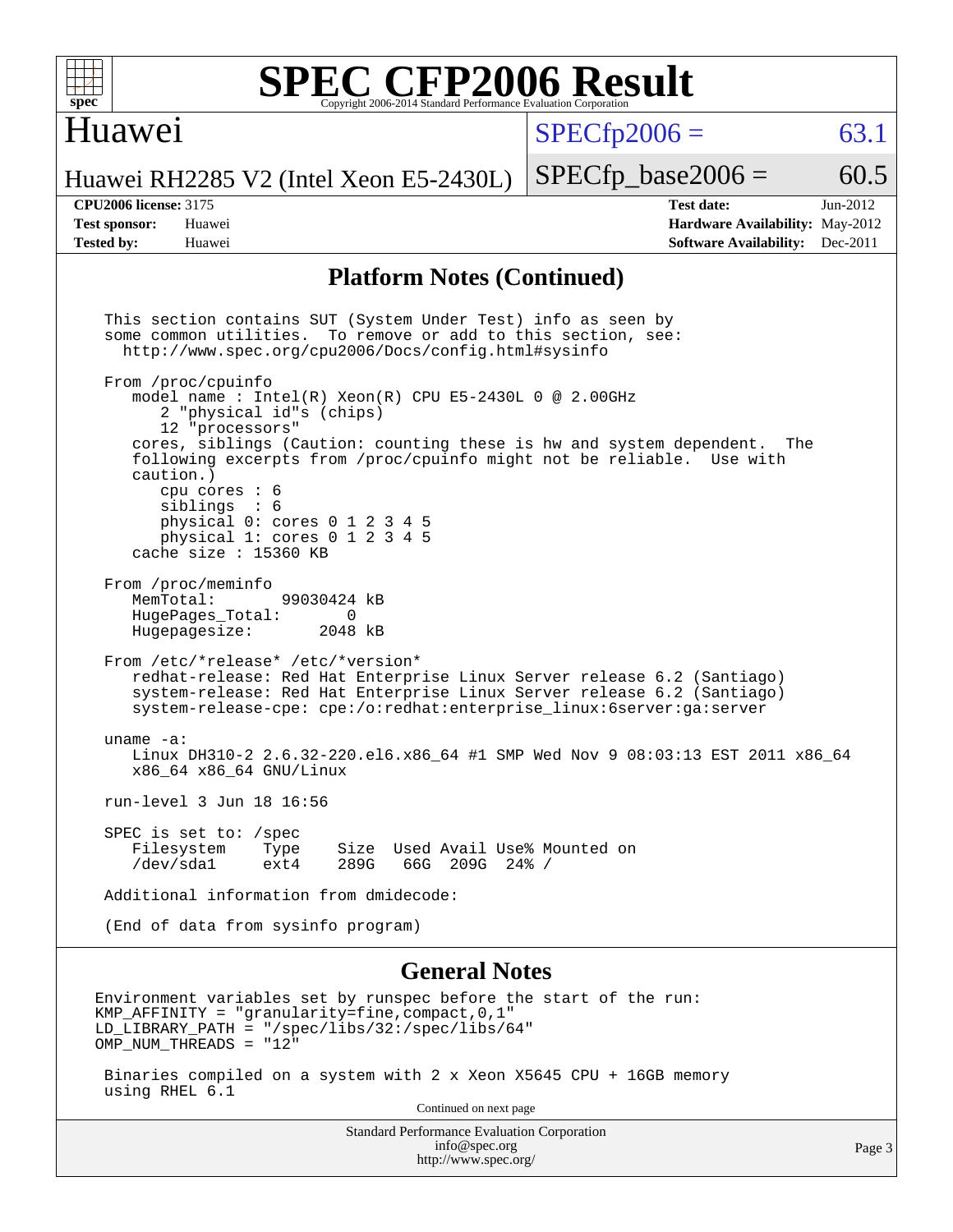

#### Huawei

 $SPECTp2006 = 63.1$ 

Huawei RH2285 V2 (Intel Xeon E5-2430L)

**[CPU2006 license:](http://www.spec.org/auto/cpu2006/Docs/result-fields.html#CPU2006license)** 3175 **[Test date:](http://www.spec.org/auto/cpu2006/Docs/result-fields.html#Testdate)** Jun-2012 **[Test sponsor:](http://www.spec.org/auto/cpu2006/Docs/result-fields.html#Testsponsor)** Huawei **[Hardware Availability:](http://www.spec.org/auto/cpu2006/Docs/result-fields.html#HardwareAvailability)** May-2012 **[Tested by:](http://www.spec.org/auto/cpu2006/Docs/result-fields.html#Testedby)** Huawei **[Software Availability:](http://www.spec.org/auto/cpu2006/Docs/result-fields.html#SoftwareAvailability)** Dec-2011

 $SPECTp\_base2006 = 60.5$ 

#### **[General Notes \(Continued\)](http://www.spec.org/auto/cpu2006/Docs/result-fields.html#GeneralNotes)**

 The Huawei RH2285 v2 and Huawei RH2285H v2 models are electronically equivalent. The results have been measured on a Huawei RH2285 v2 model.

### **[Base Compiler Invocation](http://www.spec.org/auto/cpu2006/Docs/result-fields.html#BaseCompilerInvocation)**

[C benchmarks](http://www.spec.org/auto/cpu2006/Docs/result-fields.html#Cbenchmarks):  $\text{icc}$   $-\text{m64}$ 

[C++ benchmarks:](http://www.spec.org/auto/cpu2006/Docs/result-fields.html#CXXbenchmarks) [icpc -m64](http://www.spec.org/cpu2006/results/res2012q3/cpu2006-20120628-23237.flags.html#user_CXXbase_intel_icpc_64bit_bedb90c1146cab66620883ef4f41a67e)

[Fortran benchmarks](http://www.spec.org/auto/cpu2006/Docs/result-fields.html#Fortranbenchmarks): [ifort -m64](http://www.spec.org/cpu2006/results/res2012q3/cpu2006-20120628-23237.flags.html#user_FCbase_intel_ifort_64bit_ee9d0fb25645d0210d97eb0527dcc06e)

[Benchmarks using both Fortran and C](http://www.spec.org/auto/cpu2006/Docs/result-fields.html#BenchmarksusingbothFortranandC): [icc -m64](http://www.spec.org/cpu2006/results/res2012q3/cpu2006-20120628-23237.flags.html#user_CC_FCbase_intel_icc_64bit_0b7121f5ab7cfabee23d88897260401c) [ifort -m64](http://www.spec.org/cpu2006/results/res2012q3/cpu2006-20120628-23237.flags.html#user_CC_FCbase_intel_ifort_64bit_ee9d0fb25645d0210d97eb0527dcc06e)

### **[Base Portability Flags](http://www.spec.org/auto/cpu2006/Docs/result-fields.html#BasePortabilityFlags)**

| 410.bwaves: -DSPEC CPU LP64                  |                                                                |
|----------------------------------------------|----------------------------------------------------------------|
| 416.gamess: -DSPEC_CPU_LP64                  |                                                                |
| 433.milc: -DSPEC CPU LP64                    |                                                                |
| 434.zeusmp: -DSPEC_CPU_LP64                  |                                                                |
| 435.gromacs: -DSPEC_CPU_LP64 -nofor_main     |                                                                |
| 436.cactusADM: - DSPEC CPU LP64 - nofor main |                                                                |
| 437.leslie3d: -DSPEC CPU LP64                |                                                                |
| 444.namd: -DSPEC CPU LP64                    |                                                                |
| 447.dealII: -DSPEC CPU LP64                  |                                                                |
| 450.soplex: -DSPEC_CPU_LP64                  |                                                                |
| 453.povray: -DSPEC_CPU_LP64                  |                                                                |
| 454.calculix: - DSPEC CPU LP64 - nofor main  |                                                                |
| 459. GemsFDTD: - DSPEC CPU LP64              |                                                                |
| 465.tonto: - DSPEC CPU LP64                  |                                                                |
| 470.1bm: - DSPEC CPU LP64                    |                                                                |
|                                              | 481.wrf: -DSPEC CPU LP64 -DSPEC CPU CASE FLAG -DSPEC CPU LINUX |
| 482.sphinx3: -DSPEC_CPU_LP64                 |                                                                |

### **[Base Optimization Flags](http://www.spec.org/auto/cpu2006/Docs/result-fields.html#BaseOptimizationFlags)**

[C benchmarks](http://www.spec.org/auto/cpu2006/Docs/result-fields.html#Cbenchmarks):

[-xAVX](http://www.spec.org/cpu2006/results/res2012q3/cpu2006-20120628-23237.flags.html#user_CCbase_f-xAVX) [-ipo](http://www.spec.org/cpu2006/results/res2012q3/cpu2006-20120628-23237.flags.html#user_CCbase_f-ipo) [-O3](http://www.spec.org/cpu2006/results/res2012q3/cpu2006-20120628-23237.flags.html#user_CCbase_f-O3) [-no-prec-div](http://www.spec.org/cpu2006/results/res2012q3/cpu2006-20120628-23237.flags.html#user_CCbase_f-no-prec-div) [-static](http://www.spec.org/cpu2006/results/res2012q3/cpu2006-20120628-23237.flags.html#user_CCbase_f-static) [-parallel](http://www.spec.org/cpu2006/results/res2012q3/cpu2006-20120628-23237.flags.html#user_CCbase_f-parallel) [-opt-prefetch](http://www.spec.org/cpu2006/results/res2012q3/cpu2006-20120628-23237.flags.html#user_CCbase_f-opt-prefetch) [-ansi-alias](http://www.spec.org/cpu2006/results/res2012q3/cpu2006-20120628-23237.flags.html#user_CCbase_f-ansi-alias)

[C++ benchmarks:](http://www.spec.org/auto/cpu2006/Docs/result-fields.html#CXXbenchmarks)

[-xAVX](http://www.spec.org/cpu2006/results/res2012q3/cpu2006-20120628-23237.flags.html#user_CXXbase_f-xAVX) [-ipo](http://www.spec.org/cpu2006/results/res2012q3/cpu2006-20120628-23237.flags.html#user_CXXbase_f-ipo) [-O3](http://www.spec.org/cpu2006/results/res2012q3/cpu2006-20120628-23237.flags.html#user_CXXbase_f-O3) [-no-prec-div](http://www.spec.org/cpu2006/results/res2012q3/cpu2006-20120628-23237.flags.html#user_CXXbase_f-no-prec-div) [-static](http://www.spec.org/cpu2006/results/res2012q3/cpu2006-20120628-23237.flags.html#user_CXXbase_f-static) [-opt-prefetch](http://www.spec.org/cpu2006/results/res2012q3/cpu2006-20120628-23237.flags.html#user_CXXbase_f-opt-prefetch) [-ansi-alias](http://www.spec.org/cpu2006/results/res2012q3/cpu2006-20120628-23237.flags.html#user_CXXbase_f-ansi-alias)

Continued on next page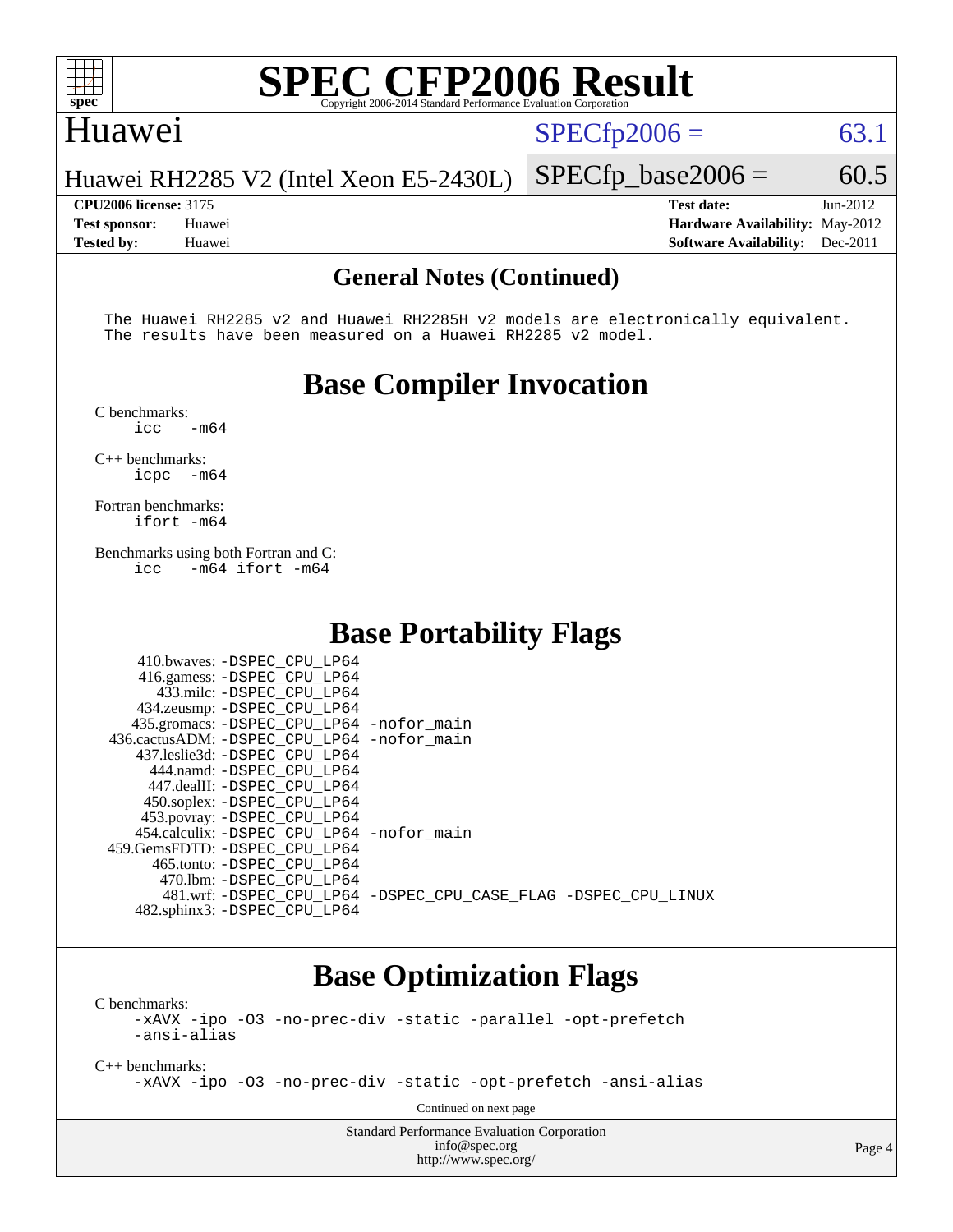

#### Huawei

 $SPECTp2006 = 63.1$ 

Huawei RH2285 V2 (Intel Xeon E5-2430L)

 $SPECfp\_base2006 = 60.5$ 

**[CPU2006 license:](http://www.spec.org/auto/cpu2006/Docs/result-fields.html#CPU2006license)** 3175 **[Test date:](http://www.spec.org/auto/cpu2006/Docs/result-fields.html#Testdate)** Jun-2012 **[Test sponsor:](http://www.spec.org/auto/cpu2006/Docs/result-fields.html#Testsponsor)** Huawei **[Hardware Availability:](http://www.spec.org/auto/cpu2006/Docs/result-fields.html#HardwareAvailability)** May-2012 **[Tested by:](http://www.spec.org/auto/cpu2006/Docs/result-fields.html#Testedby)** Huawei **[Software Availability:](http://www.spec.org/auto/cpu2006/Docs/result-fields.html#SoftwareAvailability)** Dec-2011

### **[Base Optimization Flags \(Continued\)](http://www.spec.org/auto/cpu2006/Docs/result-fields.html#BaseOptimizationFlags)**

[Fortran benchmarks](http://www.spec.org/auto/cpu2006/Docs/result-fields.html#Fortranbenchmarks):

[-xAVX](http://www.spec.org/cpu2006/results/res2012q3/cpu2006-20120628-23237.flags.html#user_FCbase_f-xAVX) [-ipo](http://www.spec.org/cpu2006/results/res2012q3/cpu2006-20120628-23237.flags.html#user_FCbase_f-ipo) [-O3](http://www.spec.org/cpu2006/results/res2012q3/cpu2006-20120628-23237.flags.html#user_FCbase_f-O3) [-no-prec-div](http://www.spec.org/cpu2006/results/res2012q3/cpu2006-20120628-23237.flags.html#user_FCbase_f-no-prec-div) [-static](http://www.spec.org/cpu2006/results/res2012q3/cpu2006-20120628-23237.flags.html#user_FCbase_f-static) [-parallel](http://www.spec.org/cpu2006/results/res2012q3/cpu2006-20120628-23237.flags.html#user_FCbase_f-parallel) [-opt-prefetch](http://www.spec.org/cpu2006/results/res2012q3/cpu2006-20120628-23237.flags.html#user_FCbase_f-opt-prefetch)

[Benchmarks using both Fortran and C](http://www.spec.org/auto/cpu2006/Docs/result-fields.html#BenchmarksusingbothFortranandC):

[-xAVX](http://www.spec.org/cpu2006/results/res2012q3/cpu2006-20120628-23237.flags.html#user_CC_FCbase_f-xAVX) [-ipo](http://www.spec.org/cpu2006/results/res2012q3/cpu2006-20120628-23237.flags.html#user_CC_FCbase_f-ipo) [-O3](http://www.spec.org/cpu2006/results/res2012q3/cpu2006-20120628-23237.flags.html#user_CC_FCbase_f-O3) [-no-prec-div](http://www.spec.org/cpu2006/results/res2012q3/cpu2006-20120628-23237.flags.html#user_CC_FCbase_f-no-prec-div) [-static](http://www.spec.org/cpu2006/results/res2012q3/cpu2006-20120628-23237.flags.html#user_CC_FCbase_f-static) [-parallel](http://www.spec.org/cpu2006/results/res2012q3/cpu2006-20120628-23237.flags.html#user_CC_FCbase_f-parallel) [-opt-prefetch](http://www.spec.org/cpu2006/results/res2012q3/cpu2006-20120628-23237.flags.html#user_CC_FCbase_f-opt-prefetch) [-ansi-alias](http://www.spec.org/cpu2006/results/res2012q3/cpu2006-20120628-23237.flags.html#user_CC_FCbase_f-ansi-alias)

**[Peak Compiler Invocation](http://www.spec.org/auto/cpu2006/Docs/result-fields.html#PeakCompilerInvocation)**

[C benchmarks](http://www.spec.org/auto/cpu2006/Docs/result-fields.html#Cbenchmarks):  $\text{icc}$  -m64

[C++ benchmarks:](http://www.spec.org/auto/cpu2006/Docs/result-fields.html#CXXbenchmarks) [icpc -m64](http://www.spec.org/cpu2006/results/res2012q3/cpu2006-20120628-23237.flags.html#user_CXXpeak_intel_icpc_64bit_bedb90c1146cab66620883ef4f41a67e)

[Fortran benchmarks](http://www.spec.org/auto/cpu2006/Docs/result-fields.html#Fortranbenchmarks): [ifort -m64](http://www.spec.org/cpu2006/results/res2012q3/cpu2006-20120628-23237.flags.html#user_FCpeak_intel_ifort_64bit_ee9d0fb25645d0210d97eb0527dcc06e)

[Benchmarks using both Fortran and C](http://www.spec.org/auto/cpu2006/Docs/result-fields.html#BenchmarksusingbothFortranandC): [icc -m64](http://www.spec.org/cpu2006/results/res2012q3/cpu2006-20120628-23237.flags.html#user_CC_FCpeak_intel_icc_64bit_0b7121f5ab7cfabee23d88897260401c) [ifort -m64](http://www.spec.org/cpu2006/results/res2012q3/cpu2006-20120628-23237.flags.html#user_CC_FCpeak_intel_ifort_64bit_ee9d0fb25645d0210d97eb0527dcc06e)

### **[Peak Portability Flags](http://www.spec.org/auto/cpu2006/Docs/result-fields.html#PeakPortabilityFlags)**

Same as Base Portability Flags

### **[Peak Optimization Flags](http://www.spec.org/auto/cpu2006/Docs/result-fields.html#PeakOptimizationFlags)**

[C benchmarks](http://www.spec.org/auto/cpu2006/Docs/result-fields.html#Cbenchmarks):

 433.milc: [-xAVX](http://www.spec.org/cpu2006/results/res2012q3/cpu2006-20120628-23237.flags.html#user_peakPASS2_CFLAGSPASS2_LDFLAGS433_milc_f-xAVX)(pass 2) [-prof-gen](http://www.spec.org/cpu2006/results/res2012q3/cpu2006-20120628-23237.flags.html#user_peakPASS1_CFLAGSPASS1_LDFLAGS433_milc_prof_gen_e43856698f6ca7b7e442dfd80e94a8fc)(pass 1) [-ipo](http://www.spec.org/cpu2006/results/res2012q3/cpu2006-20120628-23237.flags.html#user_peakPASS2_CFLAGSPASS2_LDFLAGS433_milc_f-ipo)(pass 2) [-O3](http://www.spec.org/cpu2006/results/res2012q3/cpu2006-20120628-23237.flags.html#user_peakPASS2_CFLAGSPASS2_LDFLAGS433_milc_f-O3)(pass 2) [-no-prec-div](http://www.spec.org/cpu2006/results/res2012q3/cpu2006-20120628-23237.flags.html#user_peakPASS2_CFLAGSPASS2_LDFLAGS433_milc_f-no-prec-div)(pass 2) [-prof-use](http://www.spec.org/cpu2006/results/res2012q3/cpu2006-20120628-23237.flags.html#user_peakPASS2_CFLAGSPASS2_LDFLAGS433_milc_prof_use_bccf7792157ff70d64e32fe3e1250b55)(pass 2) [-static](http://www.spec.org/cpu2006/results/res2012q3/cpu2006-20120628-23237.flags.html#user_peakOPTIMIZE433_milc_f-static) [-auto-ilp32](http://www.spec.org/cpu2006/results/res2012q3/cpu2006-20120628-23237.flags.html#user_peakCOPTIMIZE433_milc_f-auto-ilp32) [-ansi-alias](http://www.spec.org/cpu2006/results/res2012q3/cpu2006-20120628-23237.flags.html#user_peakCOPTIMIZE433_milc_f-ansi-alias)

 $470.$ lbm: basepeak = yes

 482.sphinx3: [-xAVX](http://www.spec.org/cpu2006/results/res2012q3/cpu2006-20120628-23237.flags.html#user_peakOPTIMIZE482_sphinx3_f-xAVX) [-ipo](http://www.spec.org/cpu2006/results/res2012q3/cpu2006-20120628-23237.flags.html#user_peakOPTIMIZE482_sphinx3_f-ipo) [-O3](http://www.spec.org/cpu2006/results/res2012q3/cpu2006-20120628-23237.flags.html#user_peakOPTIMIZE482_sphinx3_f-O3) [-no-prec-div](http://www.spec.org/cpu2006/results/res2012q3/cpu2006-20120628-23237.flags.html#user_peakOPTIMIZE482_sphinx3_f-no-prec-div) [-unroll2](http://www.spec.org/cpu2006/results/res2012q3/cpu2006-20120628-23237.flags.html#user_peakCOPTIMIZE482_sphinx3_f-unroll_784dae83bebfb236979b41d2422d7ec2) [-ansi-alias](http://www.spec.org/cpu2006/results/res2012q3/cpu2006-20120628-23237.flags.html#user_peakCOPTIMIZE482_sphinx3_f-ansi-alias) [-parallel](http://www.spec.org/cpu2006/results/res2012q3/cpu2006-20120628-23237.flags.html#user_peakCOPTIMIZE482_sphinx3_f-parallel)

[C++ benchmarks:](http://www.spec.org/auto/cpu2006/Docs/result-fields.html#CXXbenchmarks)

```
 444.namd: -xAVX(pass 2) -prof-gen(pass 1) -ipo(pass 2) -O3(pass 2)
         -no-prec-div(pass 2) -prof-use(pass 2) -fno-alias
         -auto-ilp32
```
Continued on next page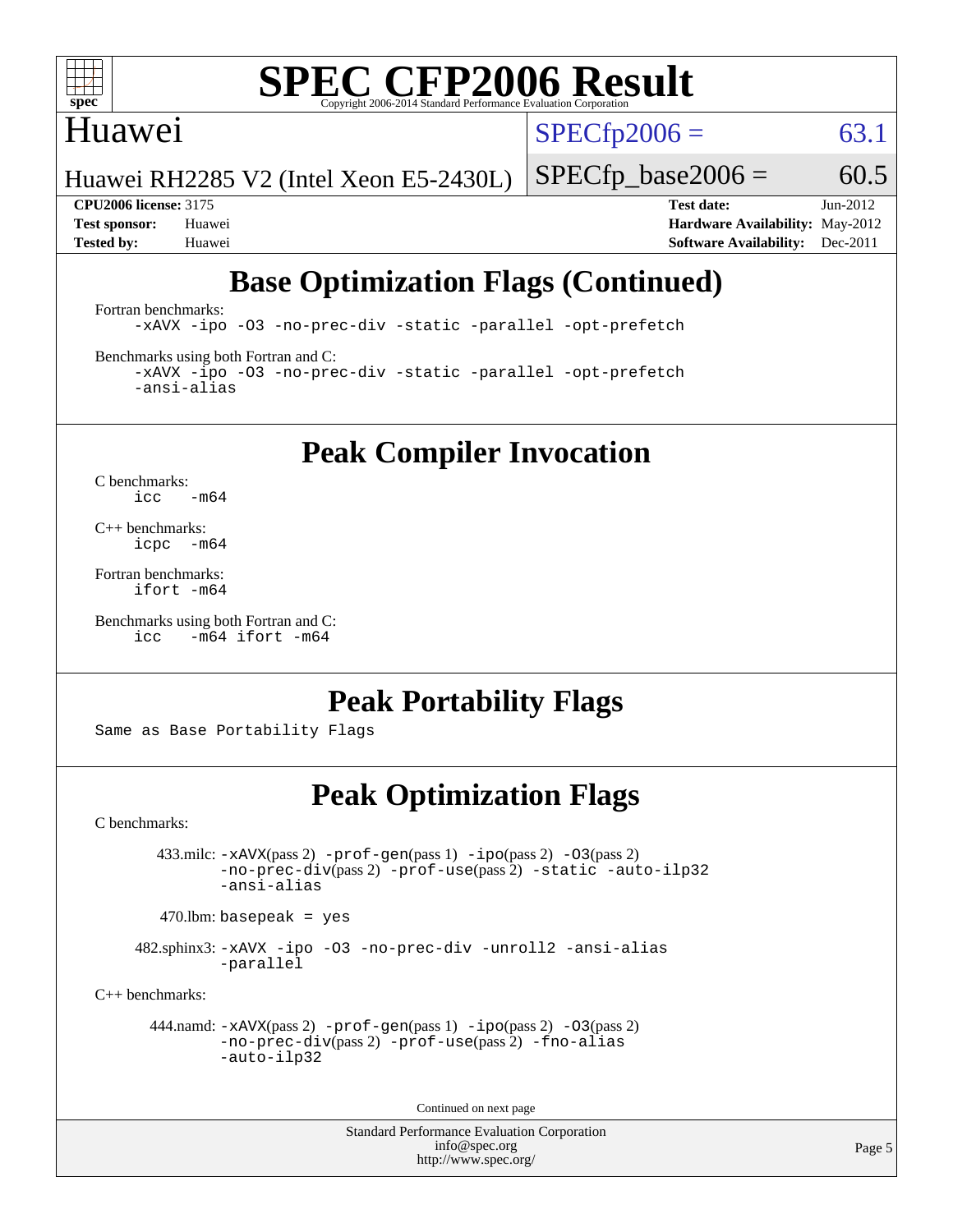

Huawei

 $SPECfp2006 = 63.1$  $SPECfp2006 = 63.1$ 

Huawei RH2285 V2 (Intel Xeon E5-2430L)

 $SPECTp\_base2006 = 60.5$ **[CPU2006 license:](http://www.spec.org/auto/cpu2006/Docs/result-fields.html#CPU2006license)** 3175 **[Test date:](http://www.spec.org/auto/cpu2006/Docs/result-fields.html#Testdate)** Jun-2012 **[Test sponsor:](http://www.spec.org/auto/cpu2006/Docs/result-fields.html#Testsponsor)** Huawei **[Hardware Availability:](http://www.spec.org/auto/cpu2006/Docs/result-fields.html#HardwareAvailability)** May-2012 **[Tested by:](http://www.spec.org/auto/cpu2006/Docs/result-fields.html#Testedby)** Huawei **[Software Availability:](http://www.spec.org/auto/cpu2006/Docs/result-fields.html#SoftwareAvailability)** Dec-2011

### **[Peak Optimization Flags \(Continued\)](http://www.spec.org/auto/cpu2006/Docs/result-fields.html#PeakOptimizationFlags)**

```
 447.dealII: basepeak = yes
          450.soplex: basepeak = yes
        453.povray: -xAVX(pass 2) -prof-gen(pass 1) -ipo(pass 2) -03(pass 2)
                  -no-prec-div(pass 2) -prof-use(pass 2) -unroll4 -ansi-alias
   Fortran benchmarks: 
         410.bwaves: -xAVX -ipo -O3 -no-prec-div -opt-prefetch -parallel
                  -static
         416.gamess: -xAVX(pass 2) -prof-gen(pass 1) -ipo(pass 2) -O3(pass 2)
                  -no-prec-div(pass 2) -prof-use(pass 2) -unroll2
                  -inline-level=0 -scalar-rep- -static
         434.zeusmp: basepeak = yes
         437.leslie3d: basepeak = yes
     459.GemsFDTD: -xAVX(pass 2) -prof-gen(pass 1) -ipo(pass 2) -O3(pass 2)
                  -no-prec-div(pass 2) -prof-use(pass 2) -unroll2
                  -inline-level=0 -opt-prefetch -parallel
          465.tonto: -xAVX(pass 2) -prof-gen(pass 1) -po(pass 2) -03(pass 2)
                  -no-prec-div(pass 2) -prof-use(pass 2) -inline-calloc
                  -opt-malloc-options=3-auto-unroll4
   Benchmarks using both Fortran and C: 
        435.gromacs: basepeak = yes
    436.cactusADM:basepeak = yes 454.calculix: -xAVX -ipo -O3 -no-prec-div -auto-ilp32 -ansi-alias
           481 \text{.m}: basepeak = yes
                        The flags files that were used to format this result can be browsed at
http://www.spec.org/cpu2006/flags/Intel-ic12.1-official-linux64.20120425.html
http://www.spec.org/cpu2006/flags/Huawei-Platform-Settings-revE.20120703.html
```
You can also download the XML flags sources by saving the following links: <http://www.spec.org/cpu2006/flags/Intel-ic12.1-official-linux64.20120425.xml> <http://www.spec.org/cpu2006/flags/Huawei-Platform-Settings-revE.20120703.xml>